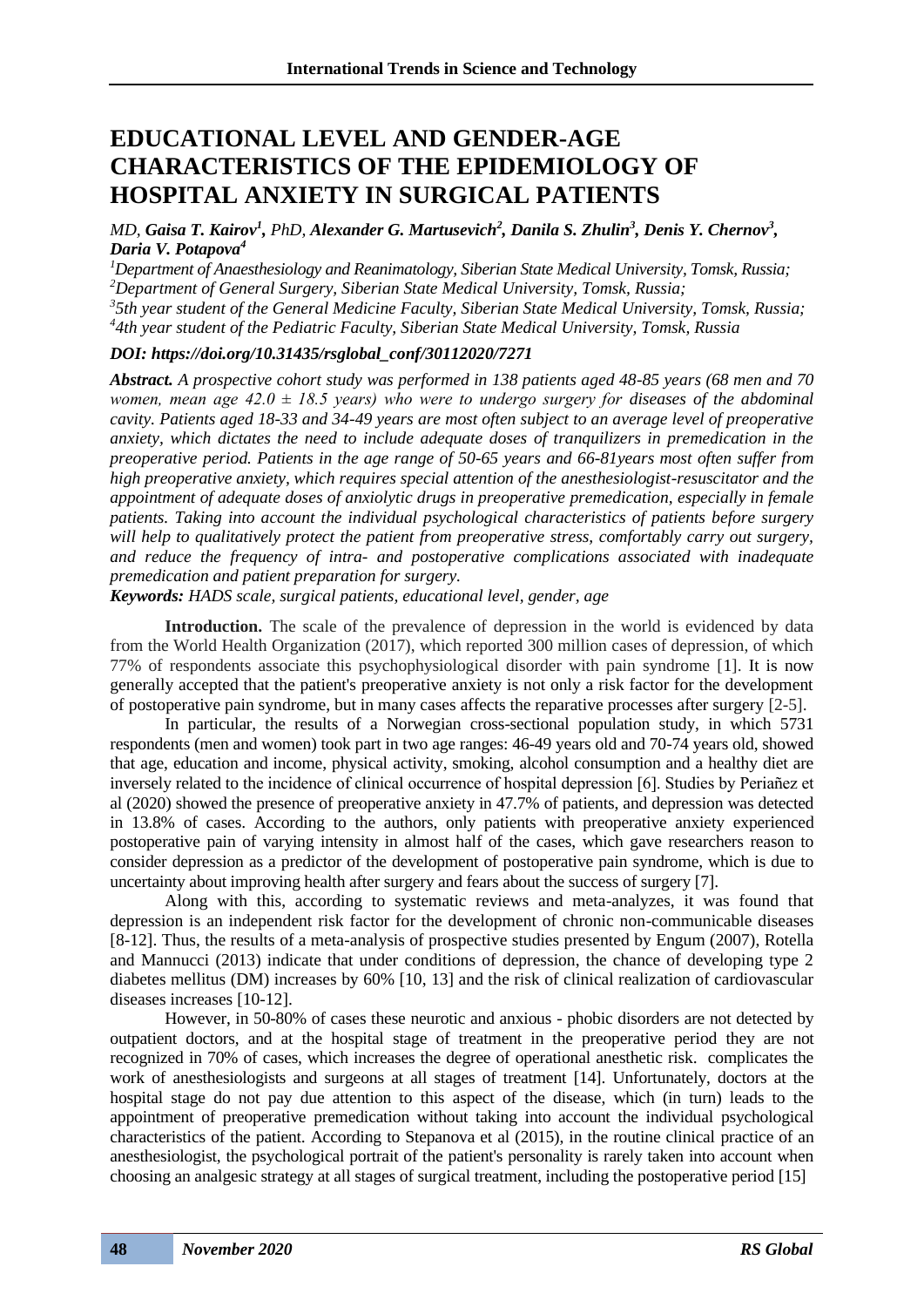In the context of the above difficulties and problems, the purpose of our study was to study the gender and age characteristics of the epidemiology of hospital anxiety in patients with a surgical profile.

**Material and research methods.** A prospective cohort study was performed in 138 patients aged 48–85 years (68 men and 70 women, mean age 42.0±18.5 years) who were to undergo surgery for diseases of the abdominal cavity.

**Study design.** Inclusion criteria: age not less than 48 years old and not more than 85 years old; the absence of mental illness in the anamnesis and in the immediate family; not taking psychotropic drugs six months before enrollment in the study; no indication of participation in other clinical trials at the time of inclusion in this study; informed consent to participate in this clinical trial. Exclusion criteria: age less than 48 years old and more than 85 years old; a history of mental illness and in the immediate family; an indication of taking psychotropic drugs six months before inclusion in the study; indication of participation in other clinical trials; lack of informed consent to participate in this clinical trial.

**Research methods.** Psychological diagnostics of the level of anxiety was carried out at the preoperative stage using the hospital scale of anxiety and depression (HADS), which is validated in Russia. The questionnaire includes 14 questions to identify and assess the severity of depression and anxiety in a hospital setting over the past 2 weeks. There are 3 areas of values: normal: 0-7 points, no reliably pronounced symptoms of anxiety and depression; subclinically severe anxiety/depression: 8– 10 points; clinically severe anxiety/depression - 10 points or more. The scale allows you to separately assess the presence of signs of anxiety and depression [16].

In this work, we focused on the indicator of anxiety as a more common clinical phenomenon at the preoperative stage.

**Statistical Analyses.** Statistical processing of the research results was carried out in the environment of the "Statistica 8.0" package. The normal distribution of indicators was checked using the Shapiro-Wilk test (W-test). The Mann-Whitney test (U-test) was used to assess the significance of differences between the samples. Differences were considered significant at a significance level of  $p < .05$  [17].

**Research results.** The analysis of age characteristics of the frequency of distribution of levels of hospital anxiety showed that a low level of anxiety in the age group of 18-33 years was detected in 13.5% of cases, at the age of 34-49 years - in 15.5% of the examined, in patients aged 50-65 years - only 2.5% of respondents and at the age of 66 - 81 - in 6.5% of patients. The average level of anxiety in the age group of 18-33 years was recorded in 54% of the surveyed, at the age of 34-49 years - in 47% of patients, in patients aged 50-65 years, the average level of hospital anxiety was found in 36% of the respondents and at the age of 66 - 81 years - in 26.5% of patients. A high level of anxiety in the age group 18-33 years was revealed in 32.5% of patients, at the age of 34-49 years - in 37.5% of cases, at the age of 50-65 years in 61.5% of respondents and in the age group 66-81 years old, a high level of preoperative anxiety was recorded in 67% of the examined.

An assessment of the gender characteristics of the epidemiology of preoperative hospital anxiety, performed in 68 men and 70 women, showed that a low level of anxiety was found in 14% of male patients and in 4% of women. There were no significant differences in the frequency of distribution of the average level of anxiety in the surveyed men and women in our study. In particular, the average level of anxiety was recorded in 46% of cases in men and in 45% of women surveyed. A high level of preoperative anxiety was recorded in 40% of male patients and in 51% of cases in the examined women.

Analysis of the influence of education level on the frequency and severity of hospital anxiety showed that patients with secondary education had a low level of anxiety in 12% of cases, an average level of anxiety was recorded in 53% of cases, and a high level of anxiety was found in 35% of patients. In those surveyed with secondary specialized education, only in 5% of cases a low level of anxiety was recorded. The average level of hospital anxiety in patients with secondary education was found in 25% of the examined and in 70% of patients a high level of anxiety was revealed. According to our data, patients with higher education are characterized by medium and high levels of anxiety, recorded in 44% and 45%, respectively. At the same time, only 11% of patients with higher education showed a low level of hospital anxiety.

**Discussion of research results.** In our opinion, the reason for the revealed gender differences in the frequency and severity of preoperative anxiety is associated with the peculiarities of the mentality of women, who (in contrast to men) are characterized by a negative self-assessment of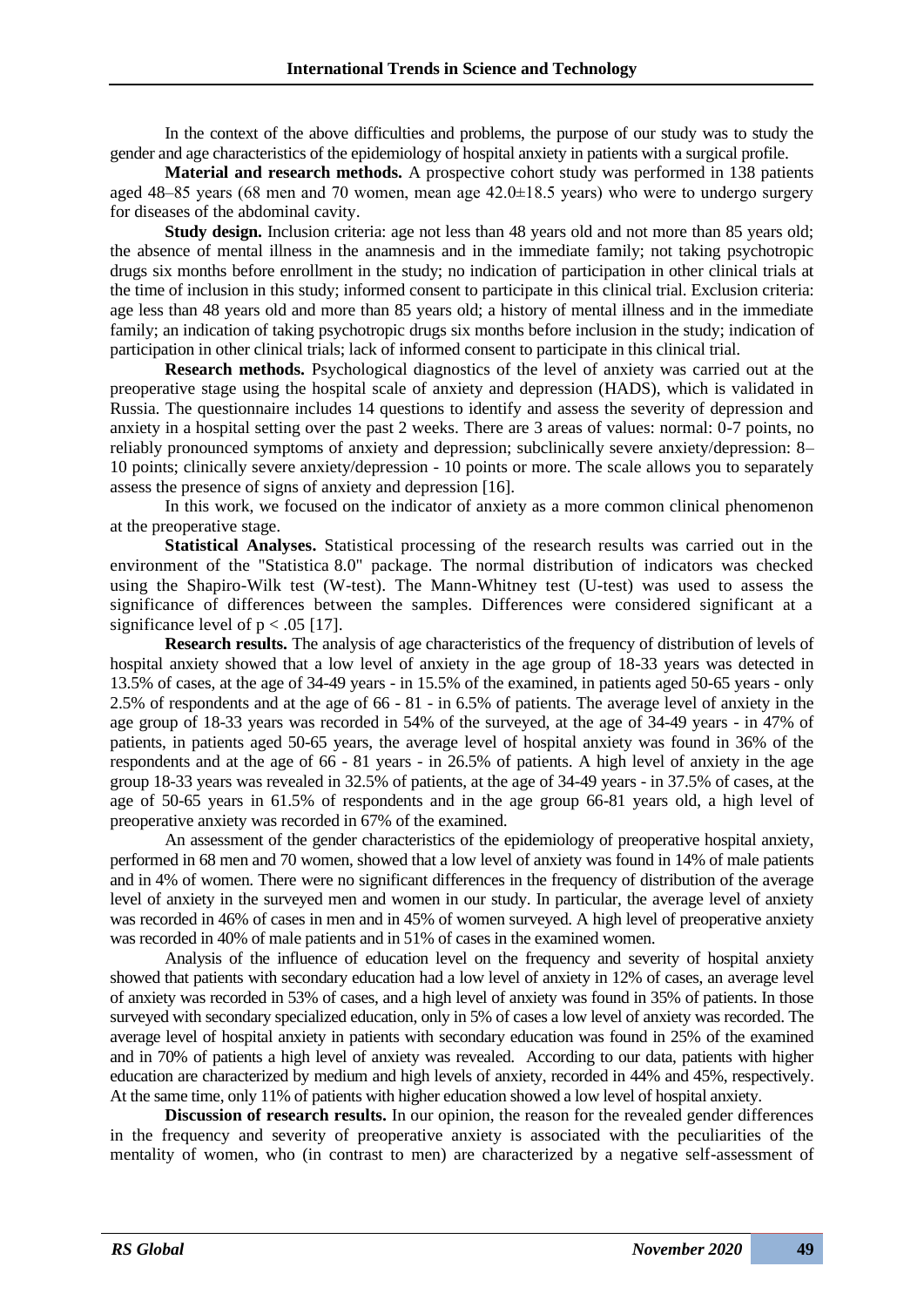health [18] and a lower level of emotion control [19], which (in turn) determines their frequent adherence to manifestations of depression, fear and anxiety [20].

Our results of assessing the frequency and severity of hospital anxiety in patients with different levels of education contradict the studies of Feinstein et al. (2006) and Mackenbach et al. (2015), according to which the level of education is a determining factor in lifestyle, medical culture and culture of health, reflects higher life expectancy and lower mortality rates, in comparison with the same indicators of persons with a different educational qualification [21]. Further research is needed to determine the reasons for this contradiction. The high frequency of severe anxiety, revealed in our study in patients of the older age group, is consistent with the opinion of Polishchuk et al. (2008), according to which the main reasons for the high frequency of anxiety, anxiety-phobic and anxiety-hypochondriacal personality disorders are associated with awareness of one's condition, the presence of various comorbidities and a lack of confidence in a favorable outcome of pain relief and surgery [22].

**Conclusions.** Patients aged 18-33 and 34-49 years are most often subject to an average level of pre-operative anxiety, which dictates the need to include adequate doses of tranquilizers in premedication in the preoperative period. Patients in the age range of 50-65 years and 66-81 years most often suffer from high preoperative anxiety, which requires special attention of the anesthesiologist-resuscitator and the appointment of adequate doses of anxiolytic drugs in preoperative premedication, especially in female patients.

Taking into account the individual psychological characteristics of patients before surgery will help to qualitatively protect the patient from preoperative stress, comfortably carry out surgery, and reduce the frequency of intra- and postoperative complications associated with inadequate premedication and patient preparation for surgery.

## **REFERENCES**

- 1. WHO. 2017. Retrieved June 13, 2017 from the World Health Organization http://www.who.int/mediacentre/factsheets/fs369/en/ American Pain Foundation. (2006). Voices of chronic pain survey. Retrieved from http://www.painmed.org/patientcenter/facts\_on\_pain.aspx#refer.
- 2. Janssen K.J., Moons K.G., Kalkman C.J., Grobbee D.E., Vergouwe Y. Updating methods im-proved the performance of a clinical prediction model in new patients. J. Clin. Epidemiol. 2008; 61: 76-86.
- 3. Munafo M.R., Stevenson J. Anxiety and surgical recovery. Reinterpreting the literature. J. Psy-chosom. Res. 2001; 51: 589-96.
- 4. Rotboll-Nielsen P., Rudin A., Werner M.U. Prediction of postoperative pain. Curr Anaesth. Crit. Care. 2007; 18: 157-65
- 5. Marcoci D., Brain B., Ciurea M., Parvaneseu H., Vrabete M. Psychological status, real pain and antioxidant capacity of plasma, could make the prediction about the post-trauma wound healing. Rom. J. Morphol. Embryol. 2011; 52(1): 459-63.
- 6. Jacka FN, Mykletun A., Berk M. et al. The association between habitual diet quality and the common mental disorders in community-dwelling adults:The Hordaland Health Study. J Psychosom. Med. 2011; 73 (6): 483-90.
- 7. Periañez CAH, Diaz MAC, Bonisson PLV, Simino GPR, Barbosa MH, De Mattia AL. Relationship of anxiety and preoperative depression with post-operative pain. Texto Contexto Enferm [Internet]. 2020 [cited YEAR MONTH DAY]; 29:e20180499. Available from: http://dx.doi.org/10.1590/1980-265X-TCE-2018-0499.
- 8. Katon W.J. Epidemiology and treatment of depression in patients with chronic medical illness. Dia-logues Clin. Neurosci. 2011;13 (1): 7-23.
- 9. Atlantis E., Fahey P., Cochrane B., Smith S. Bidirectional associations between clinically rele-vant depression or anxiety and chronic obstructive pulmonary disease (COPD): a systematic review and metaanalysis. Chest 2013;144: 766-77.
- 10. Rotella F., Mannucci E. Depression as a risk factor for diabetes: a meta-analysis of longitudinal studies. J Clin Psychiatry. 2013;74 (1):31-37.
- 11. Rugulies R. Depression as a predictor for coronary heart disease. A review and meta-analysis. Am J Prev Med 2002;23 (1): 51-61.
- 12. Patten S.B., Williams J.V., Lavorato D.H. et al. Major depression as a risk factor for high blood pressure: epidemiologic evidence from a national longitudinal study. J Psychosom Med 2009;71 (3): 273-279.
- 13. Engum A. The role of depression and anxiety in onset of diabetes in a large population-based study. J Psychosom Res 2007; 62 (1): 31-8.
- 14. Gilbody S. M. (2003). Improving the detection and management of depression in primary care. Quality and Safety in Health Care.2003;12 (2):149-155. doi:10.1136/qhc.12.2.149.
- 15. Stepanova Y.V., Mazurok V.A., Shchelkova O.Y. Psychophysiological aspects of pain percep-tion in early postoperative period. Regional Anesthesia and Acute Pain Management.2015; 9 (2):9-13 (in Russian).